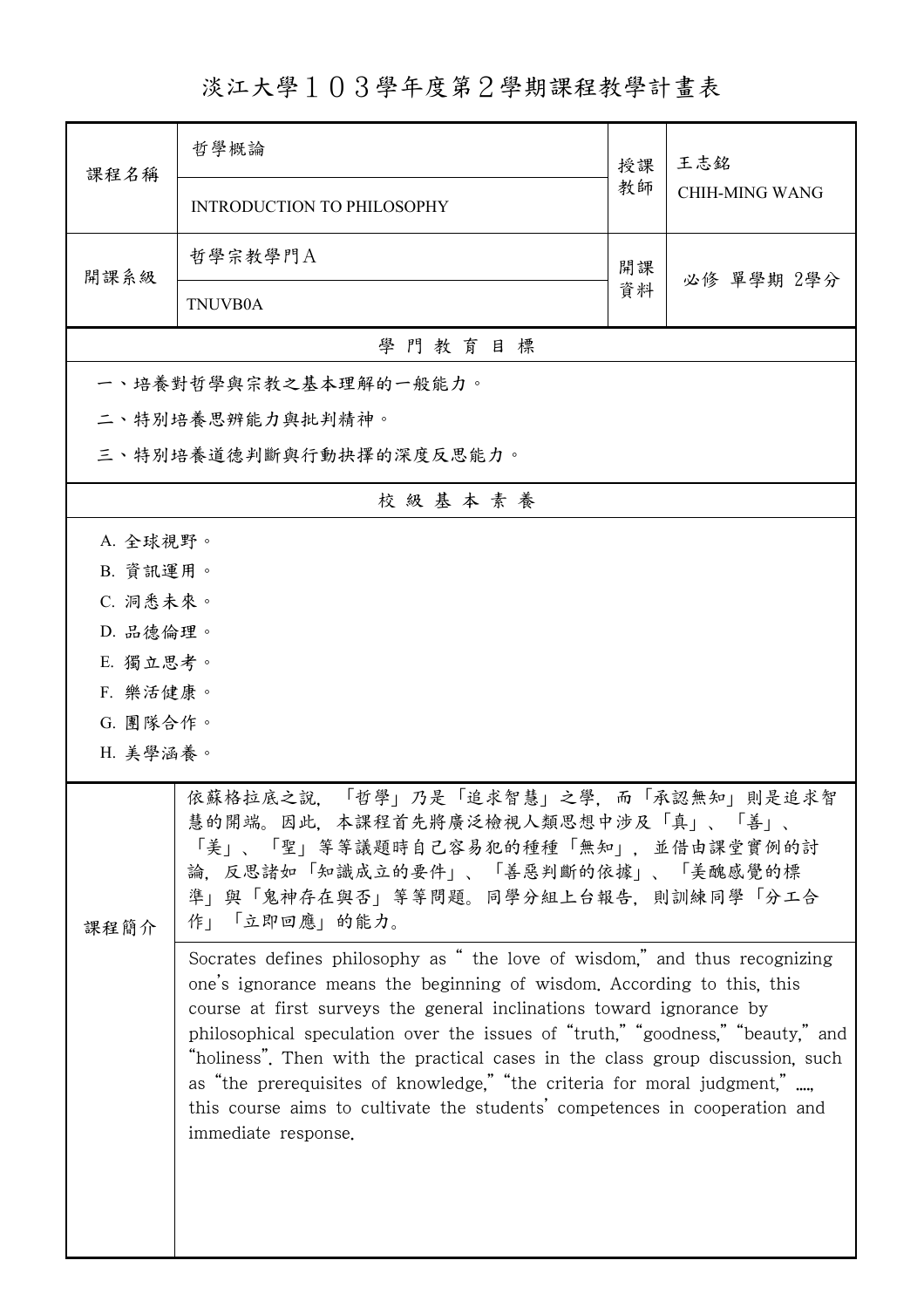本課程教學目標與目標層級、校級基本素養相關性 一、目標層級(選填): (一)「認知」(Cognitive 簡稱C)領域:C1 記憶、C2 瞭解、C3 應用、C4 分析、 C5 評鑑、C6 創造 (二)「技能」(Psychomotor 簡稱P)領域:P1 模仿、P2 機械反應、P3 獨立操作、 P4 聯結操作、P5 自動化、P6 創作 (三)「情意」(Affective 簡稱A)領域:A1 接受、A2 反應、A3 重視、A4 組織、 A5 內化、A6 實踐 二、教學目標與「目標層級」、「校級基本素養」之相關性: (一)請先將課程教學目標分別對應前述之「認知」、「技能」與「情意」的各目標層級, 惟單項教學目標僅能對應C、P、A其中一項。

 (二)若對應「目標層級」有1~6之多項時,僅填列最高層級即可(例如:認知「目標層級」 對應為C3、C5、C6項時,只需填列C6即可,技能與情意目標層級亦同)。

 (三)再依據所訂各項教學目標分別對應其「校級基本素養」。單項教學目標若對應 「校級基本素養」有多項時,則可填列多項「校級基本素養」。 (例如:「校級基本素養」可對應A、AD、BEF時,則均填列。)

| 序              |                                                                                                  | 教學目標(中文)                                                 | 教學目標(英文)                                                                                                                                                                                                                                                                                              | 相關性              |            |  |  |
|----------------|--------------------------------------------------------------------------------------------------|----------------------------------------------------------|-------------------------------------------------------------------------------------------------------------------------------------------------------------------------------------------------------------------------------------------------------------------------------------------------------|------------------|------------|--|--|
| 號              |                                                                                                  |                                                          |                                                                                                                                                                                                                                                                                                       | 目標層級             | 校級基本素養     |  |  |
| 1              | 開的胸襟。                                                                                            | 學生提出自己的看法, 並自我檢驗<br>這些思路是否足夠縝密, 從而達到<br>消除偏見, 建立一種向真理智慧敞 | 帶領學生涉獵諸多哲學問題,鼓勵 This course aims to guide<br>the students: $(1)$ get to<br>know the variety of<br>philosophical thinking; (2)<br>encourage them to construct<br>their own view points by<br>learning logic and meticulous<br>thinking in order to construct<br>their intellectual<br>open-mindedness. | C <sub>4</sub>   | <b>ADE</b> |  |  |
|                |                                                                                                  |                                                          | 教學目標之教學方法與評量方法                                                                                                                                                                                                                                                                                        |                  |            |  |  |
| 序<br>號         |                                                                                                  | 教學目標                                                     | 教學方法                                                                                                                                                                                                                                                                                                  |                  | 評量方法       |  |  |
| $\mathbf{1}$   | 带領學生涉獵諸多哲學問題, 鼓勵 講述、討論、問題解決<br>學生提出自己的看法, 並自我檢驗<br>這些思路是否足夠縝密, 從而達到<br>消除偏見, 建立一種向真理智慧敞<br>開的胸襟。 |                                                          |                                                                                                                                                                                                                                                                                                       | 紙筆測驗、報告、上課<br>表現 |            |  |  |
|                | 授課進度表                                                                                            |                                                          |                                                                                                                                                                                                                                                                                                       |                  |            |  |  |
| 週<br>次         | 日期起訖                                                                                             |                                                          | 內 容 (Subject/Topics)                                                                                                                                                                                                                                                                                  |                  | 備註         |  |  |
| $\mathbf{1}$   | $104/02/24$ ~<br>104/03/01                                                                       | 什麼是哲學?                                                   |                                                                                                                                                                                                                                                                                                       |                  |            |  |  |
| $\overline{2}$ | $104/03/02$ ~<br>104/03/08                                                                       | 我看到的都是真的嗎?                                               |                                                                                                                                                                                                                                                                                                       |                  |            |  |  |
| 3              | $104/03/09$ ~<br>我推論的都一定正確嗎?<br>104/03/15                                                        |                                                          |                                                                                                                                                                                                                                                                                                       |                  |            |  |  |
| $\overline{4}$ | $104/03/16 \sim$<br>我思故我在嗎?<br>104/03/22                                                         |                                                          |                                                                                                                                                                                                                                                                                                       |                  |            |  |  |
| 5              | $104/03/23$ ~<br>104/03/29                                                                       | 我的意志是自由的嗎?                                               |                                                                                                                                                                                                                                                                                                       |                  |            |  |  |
|                |                                                                                                  |                                                          |                                                                                                                                                                                                                                                                                                       |                  |            |  |  |